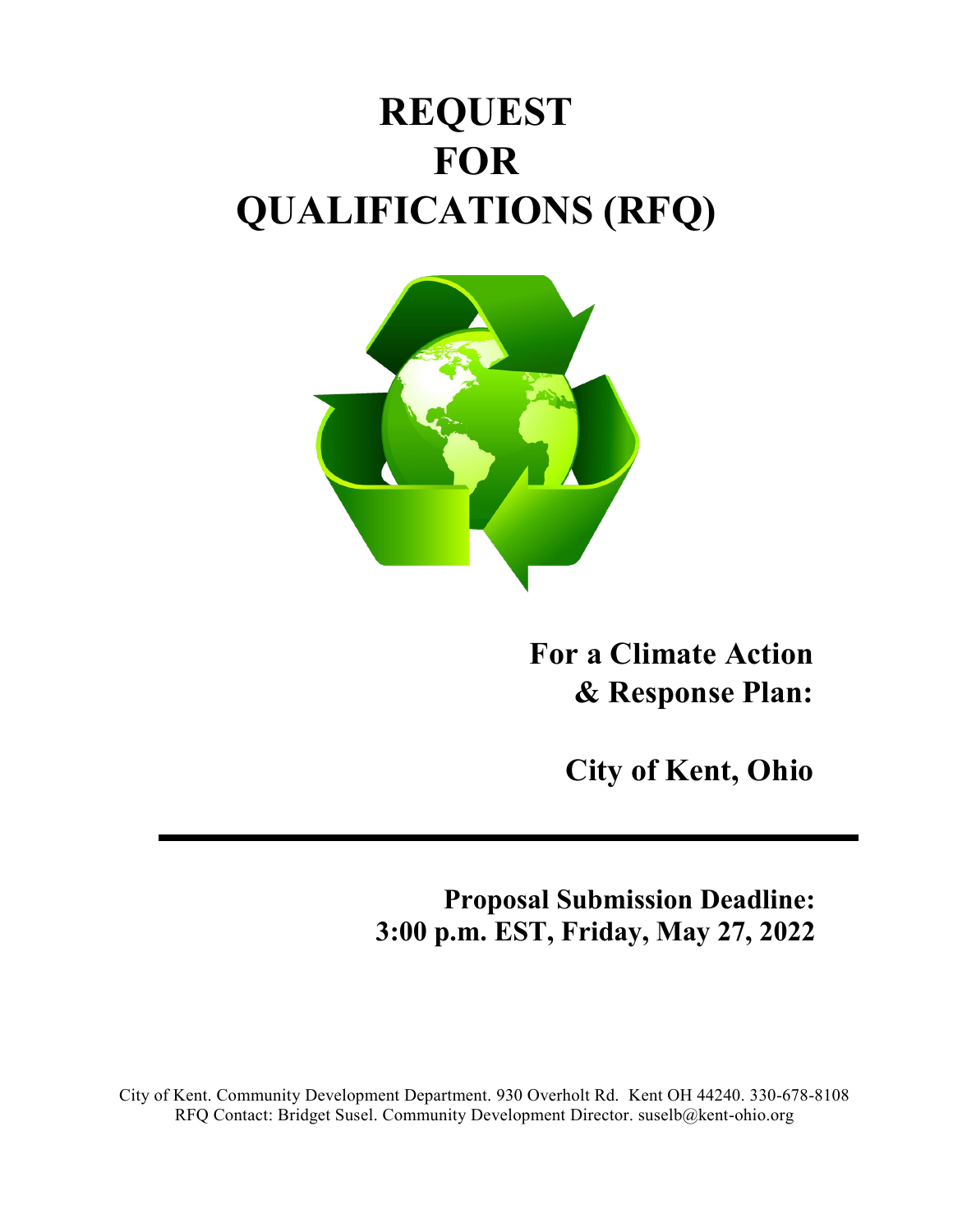## **INTRODUCTION**

The City of Kent, Ohio is seeking proposals from qualified firms to serve as a consultant to assist the City with the development of a Climate Action and Response Plan.

The Plan and process for developing it will include, at a minimum, the following elements:

- Based on the City's Community Greenhouse Gas (GHG) Emissions Inventory Report approved by Kent City Council on December 15, 2021 and attached as EXHIBIT A;
- Community engagement designed to get feedback on the Greenhouse Gas Emissions Inventory Report and assess the Kent community's capacity for collective action towards addressing reduction targets;
- Identification of 5 to 10 most impactful climate related actions/initiatives for the community based on the GHG Emissions Inventory Report information for the six (6) sectors;
- A concise, 1-2 page evaluation for each climate related actions/initiatives for the six (6) sectors that includes an analysis of the following:
	- o greenhouse gas emissions reduction target and/or increased resilience to climate change stressors
	- o cost of implementation
	- o feasibility of implementation
	- o impacts, benefits and/or key considerations necessary to address equity/climate justice
	- o impacts, benefits and/or key considerations related to public health
	- o ability to have multiplier effects across political boundaries (e.g., regional partnerships)
- Climate action goals and measurable objectives (targets) for the community;
- Clear articulation of challenges and opportunities in meeting GHG reduction and climate adaptation goals;

The City has budgeted up to \$30,000 to complete a Climate Action & Response Plan that will prioritize and focus the City's actions to begin to respond to climate change over the next 3 to 5 years.

#### **COMMUNITY PROFILE**

The City of Kent is the most populous municipality in Portage County, Ohio, and is located 6 miles west of the county seat, 10 miles east of Akron, and 31 miles south of Cleveland. The City of Kent covers an area of approximately 9.29 square miles. Kent is home to Kent State University, which had 2020 enrollment of 27,019 students at its main campus.

The U.S. Census reports the City of Kent's 2020 population at 28,215. In reviewing the population's age distribution and housing tenure, Kent has characteristics of both a residential community and a campus community. Kent housing stock consists of 61% rental properties and 39% owner-occupied single-family homes, with the City's 2019 median home value at \$146,700. Kent State University is the City's largest employer, but several other international companies have their world headquarters located in Kent, including Davey Tree, Smithers-Oasis, and Ametek Corporation.

In partnership with Kent State University and three different private commercial developers, the City of Kent completed a \$100+ million redevelopment project in the City's downtown central business district that began in 2011 and was primarily completed in 2017. The Kent downtown redevelopment project has won numerous awards and received extensive accolades, including receiving the State of Ohio Economic Development Project of the Year award in 2012 and featured articlesin the *New York Times* and the *Wall Street Journal*.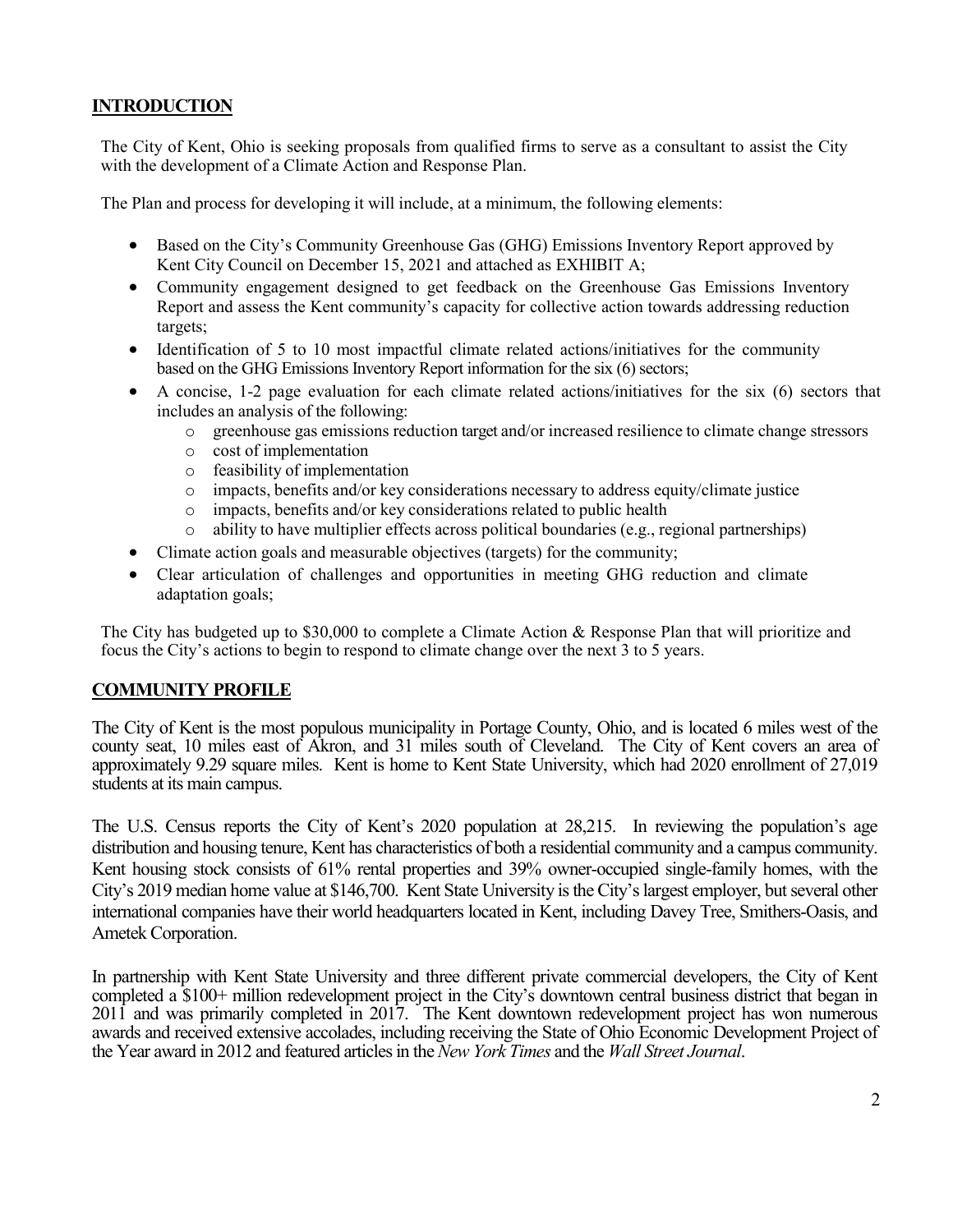## **SCOPE OF WORK**

The City of Kent Community Development Department staff will serve as the point of contact throughout the project and will be responsible for coordinating and implementing the schedule for the Climate Action & Response Plan.

The selected consultant will be required to meet with various groups/stakeholders who have interest in, or involvement with, sustainability, environmental science, and/or climate change.

At a minimum, the consultant selected for the Climate Action & Response Plan will be required to:

- Be familiar wit[h ICLEI's ClearPath](http://icleiusa.org/clearpath/) emissions accounting software and climate reporting platform.
- Include coordinated climate adaptation strategies and actions for maximum impact.
- Deliver a graphics-rich implementation plan that helps with community outreach and provides good information for decision makers as part of the City's capital plan and budgeting process.
- Review and complete vulnerability assessment begun by volunteers as a component of the larger Climate Action & Response Plan.
- Evaluate alignment of the City's Action Plan with state and national level climate action goals.
- Provide a method for prioritizing the strategies and methodology for evaluating and updating the plan on a recurring basis.
- Identify opportunities to leverage relationships with local partners such as Kent State University and Portage County.

#### **DELIVERABLES**

The selected consultant will prepare the Climate Action and Response Plan in a format agreed upon in advance and that can be accessible in both hard copy and electronic formats.

#### **SUBMISSION REQUIREMENTS**

Prospective consultants should respond to this RFQ by providing the following:

- 1. **Consulting Firm Information**: Name, address, phone number, e-mail for primary contact, the number of professional staff members and list of their specialties who will be assigned to work on this project, including years of experience in their respective specialty fields.
- 2. **Statement of Qualifications**: Provide a summary of the firm's overall background, capabilities, experience and qualifications.
- 3. **Availability**: A brief statement as to the availability of the key personnel responsible for the project.
- 4. **Timeframe**: Statement on ability to meet specified timeframe based on the scope of work as listed in this RFQ. Report on prior experience in delivering services within prescribed timeframes.
- 5. **Examples of Work**: Provide up to two (2) examples of successful climate action plans or similar documents prepared by the consultant that demonstrates the quality of the work product.
- 6. **References**: Provide three (3) references that can speak to the consultant's ability to perform the scope of work as listed in this RFQ.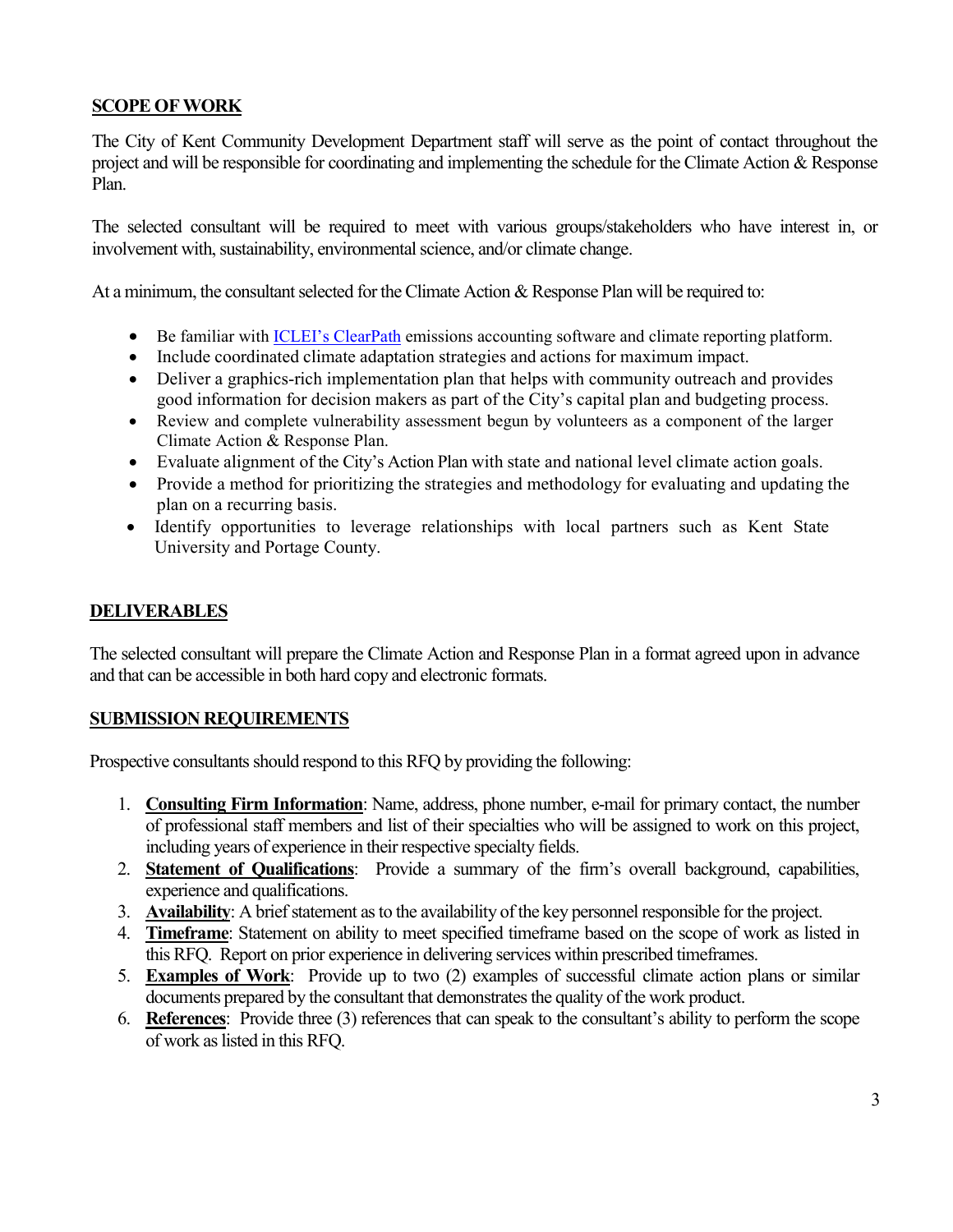- 7. **Estimated Project Cost**: Provide cost for completion of the scope of work as listed in this RFQ and additional costs, if any, that may apply.
- 8. Signed and notarized "Noncollusion Affidavit."
- 9. **Submission Packet**: The entire RFQ response needs to be submitted in a sealed envelope marked "City of Kent, Ohio, "Climate Action & Response Plan" on the front.
- 10. **Deadline**: Responses to this **RFQ are due no later than 3:00 p.m., EST, Friday, May 27, 2022** and need to be sent or delivered to:

Bridget Susel Community Development Director City of Kent 930 Overholt Road Kent, Ohio 44240

- Any questions regarding the information included in the RFQ must be submitted, via email, to [suselb@kent-ohio.org](mailto:suselb@kent-ohio.org) no later than 3:00 p.m., EST, Wednesday, May 18, 2022
- All questions will be responded to via email, no later than Friday, May 20, 2022 and will be forwarded to all persons who received a copy of the RFQ.

# **OTHER INFORMATION**

The City of Kent reserves the right to waive any irregularities or informalities, and the right to accept or reject any and all proposals including, but not limited to, any proposal which does not meet the stated requirements, or any proposal which does not furnish the quality, or offer the availability of materials, or services as required by the specifications, description or scope of work, or proposals from an offeror who lacks experience or financial responsibility, or proposals which are not made to form.

The City of Kent reserves the right to not award a contract to the lowest and most responsive offeror, and may require a new request for qualifications. The City of Kent may rescind the award of any proposal within one (1) week when the public interest will be served thereby. Only sealed proposals received by the City of Kent will be accepted. Proposals submitted by telephone, email or facsimile machines are not acceptable. Any proposals submitted after the stated due date and time will not be accepted.

The City of Kent is an equal opportunity employer and does not unlawfully discriminate on the basis of race, color, religion, sex, national origin, ancestry, military status, familial status, disability, gender identity or sexual orientation.